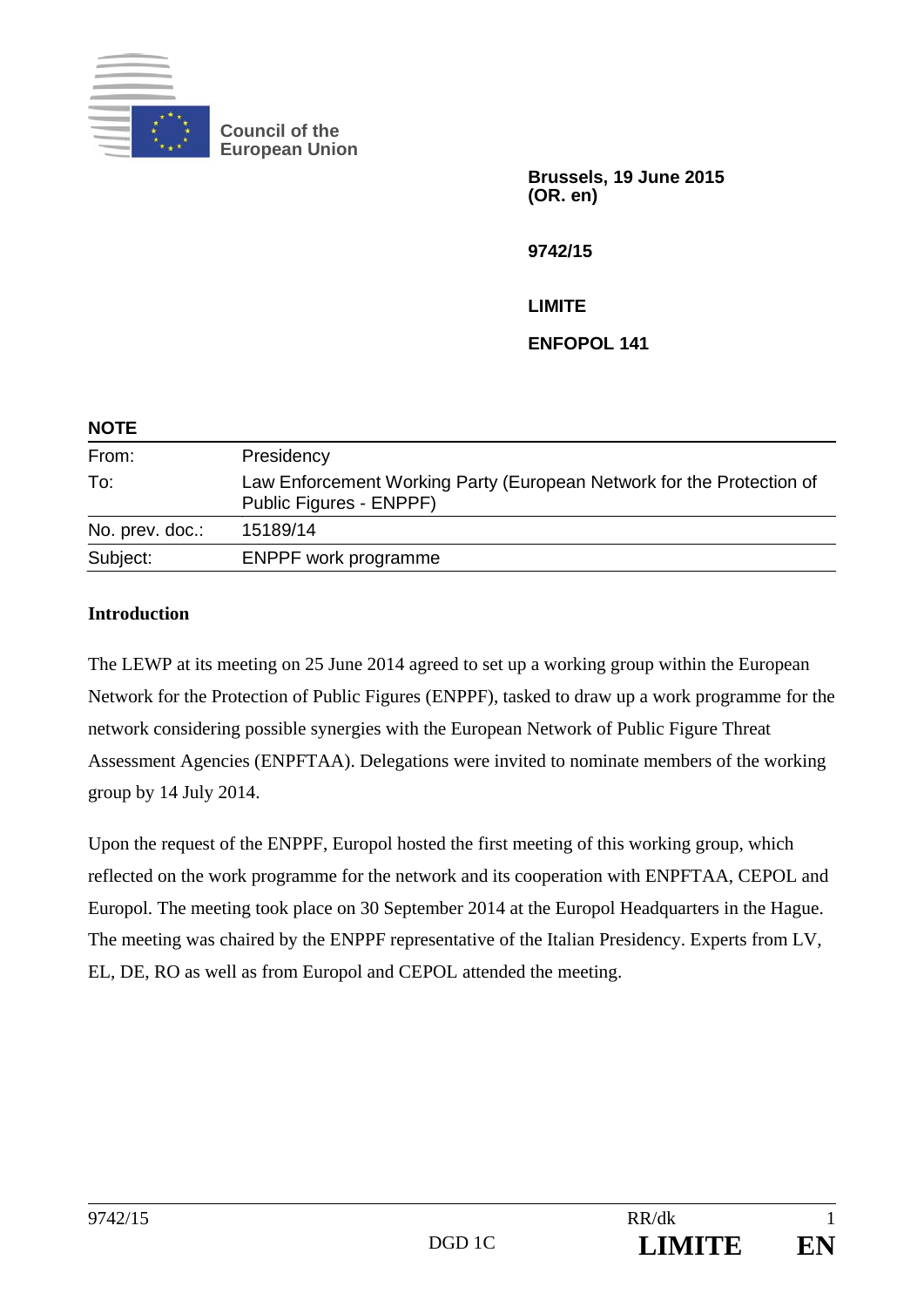It was agreed to apply the following structure when drafting the ENPPF work programme:

- mission and vision of the network;
- main objectives;
- strategy;
- elements of the work programme.

## **State of play**

At the ENPPF meeting on 19 November 2014, delegations were informed that the working group had identified seven possible topics for the ENPPF work programme, and the Presidency suggested that seven sub-groups of the working group be created in order to develop proposals for the work programme in relation to each topic. Delegations were invited to nominate experts to be part of these sub-groups by 15 December 2014**<sup>1</sup>** .

Only several Member States expressed their readiness to participate or lead the sub-working groups. Therefore, the working group proposed to combine several sub-working groups as follows:

- **-** General Coordination and Cooperation with ENPFTAA, CEPOL, Europol and Coordination of Working Groups;
- **-** Unmanned Aerial Vehicles;
- Mixed Closed Protection Teams and Common Training;
- **-** Information Platform and Secure Communication.

In the opinion of the working group, the work programme should cover a period not exceeding one year. After that, the results achieved should be evaluated, and on the basis of the outcome of such evaluation a new work programme should be drafted.

 **1** See 15816/14.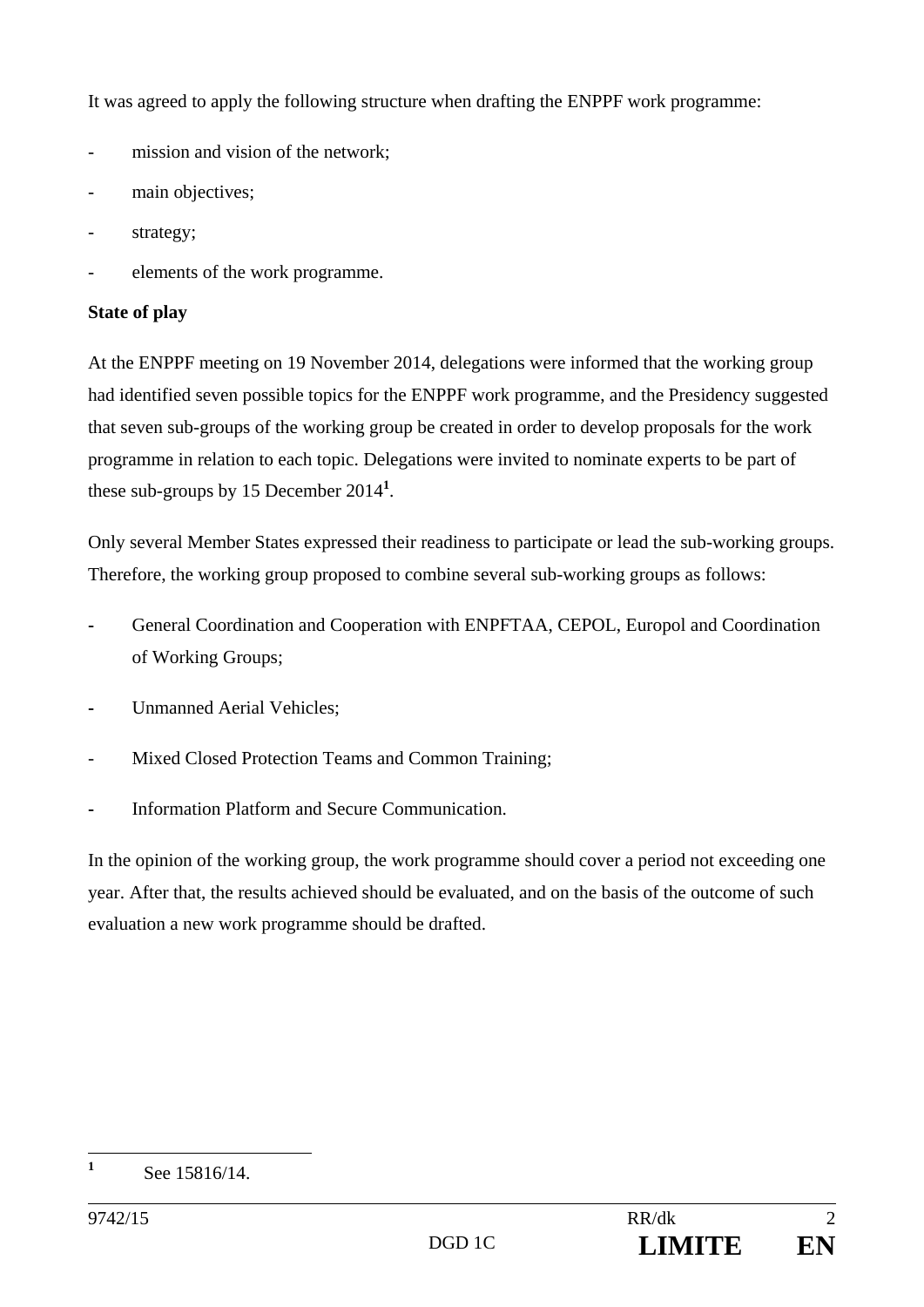On this basis, the work programme for the ENPPF for 2016 was prepared as set out in the Annex.

*Delegations are invited to exchange their views on and approve the proposed work programme.*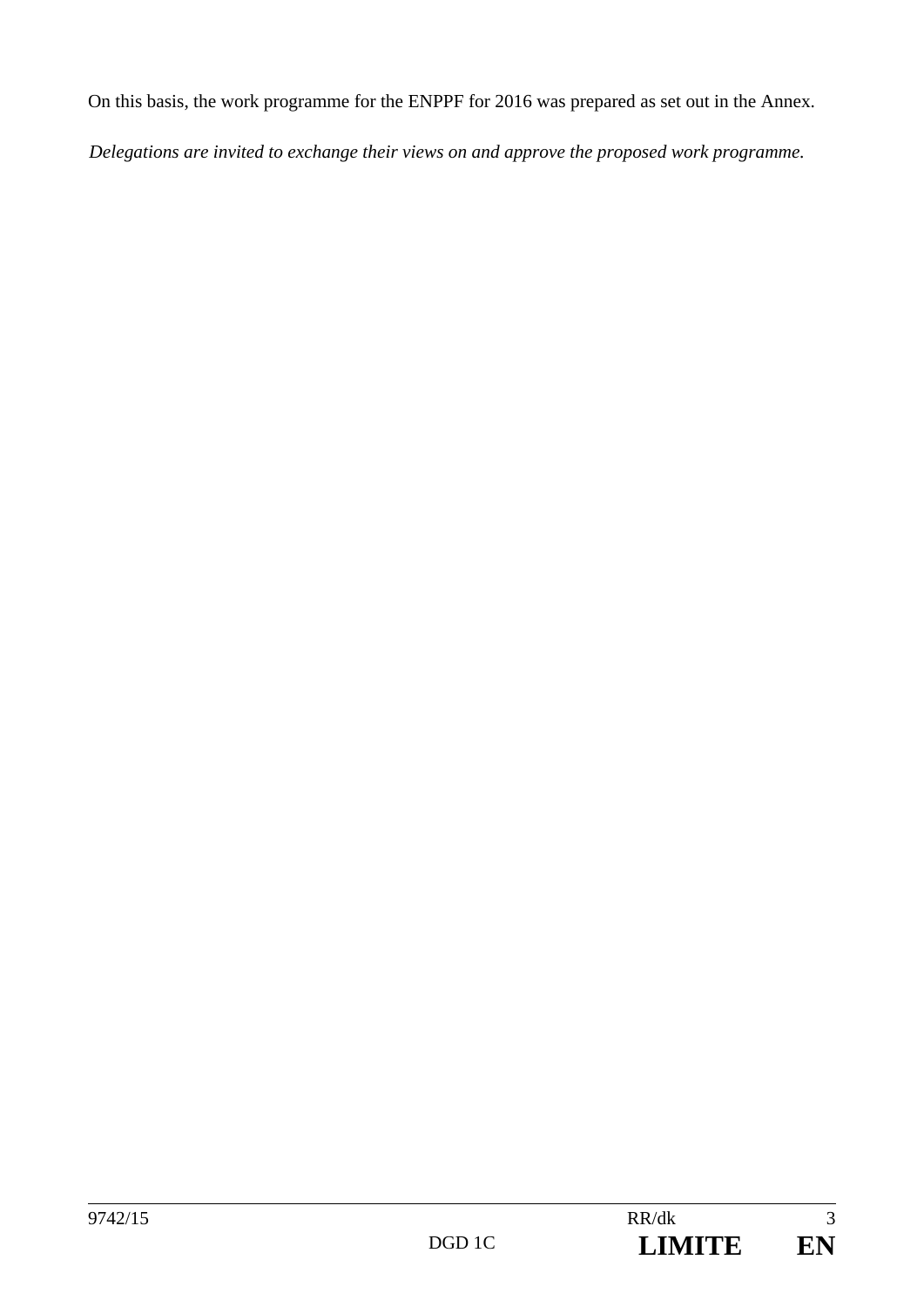### **ANNEX**

#### **ENPPF work programme for the period 1 January 2016 – 31 December 2016**

### **1. Mission of the ENPPF**

As set out in Council Decision 2002/956/JHA of 28 November 2002, setting up a European Network for the Protection of Public Figures as amended by Council Decision 2009/796/JHA of 4 June 2009 (hereinafter "the Council Decision"), the increased travel by public figures within the Union requires a formal channel for communication and consultation between national authorities. This is therefore the mission of the ENPPF.

### **2. Objectives of the ENPPF**

As set out in Article 4 of the Council Decision, the ENPPF has the following objectives:

(a) promoting the exchange of information between the departments participating in the Network,

in particular:

- general and technical information and experience regarding the protection of public figures,
- information on the most appropriate criteria for selecting and training appropriate staff of the services which are responsible for the protection of public figures;
- (b) promoting the development of a set of common best practices as regards operational activities undertaken by the departments participating in the Network;
- (c) promoting the mutual secondment of officials of the departments participating in the Network;
- (d) allowing the departments participating in the Network to exchange information, communicate and develop common views on:
	- procedures and requests for authorisation by the host Member State of the presence in its territory of the protection services of the requesting State accompanying a public figure,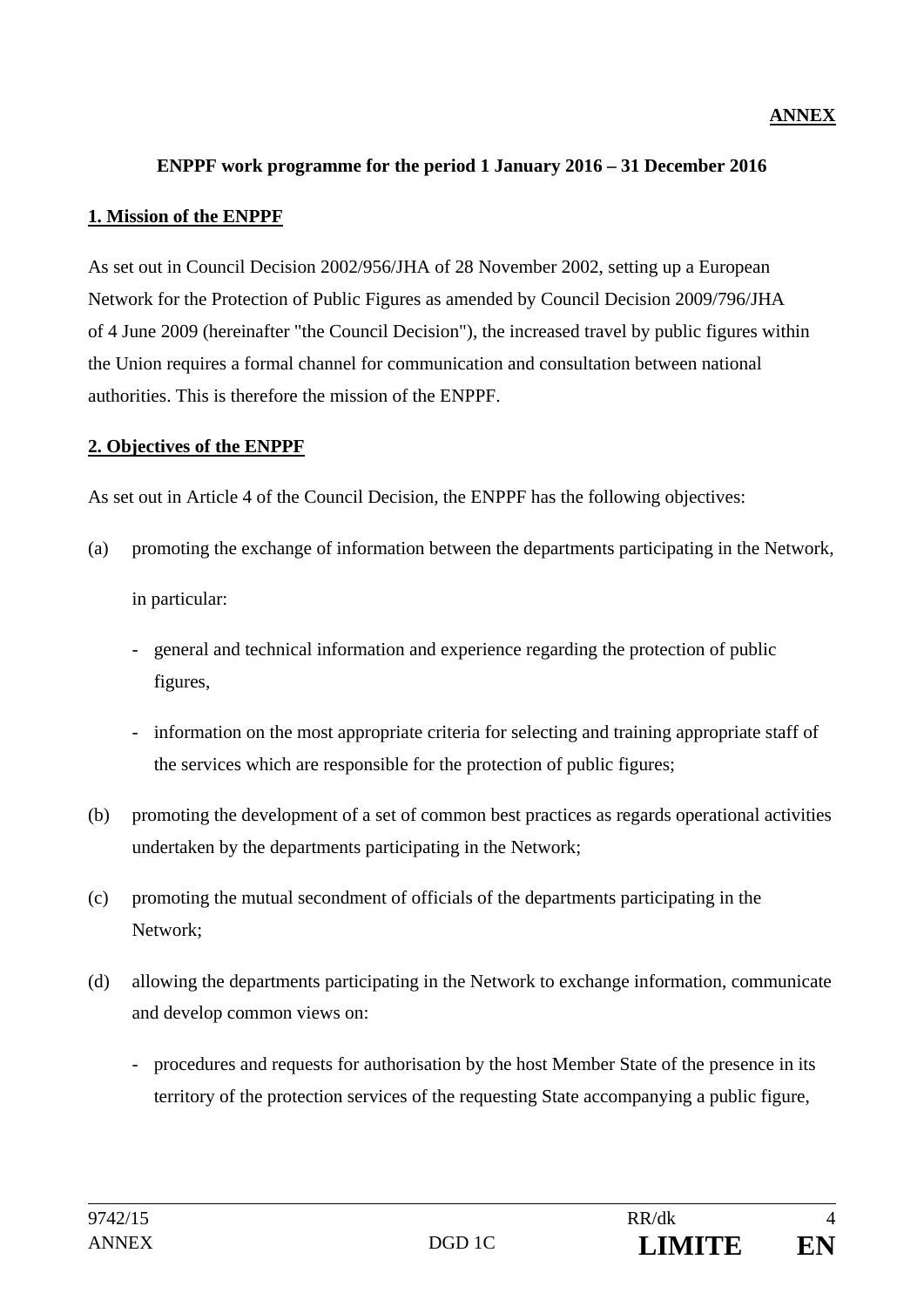- methods of common action to prevent assaults and attacks, including the way in which officials and resources could be deployed,
- protocols on the priority to be granted to the protected public figure during movement of delegations,
- collaboration with relevant law enforcement services and other public departments,
- recommendations regarding media;
- (e) favouring the exchange, in accordance with the national legislation, of operational information, either through the contact points or by means of direct contacts between the responsible services, as communicated by the contact points, concerning the application of security in cases where the protection of a public figure has to be assured in two or more Member States;
- (f) favouring contacts concerning the application of protection in cases where the protection of public figures has to be assured in two or more Member States between the relevant authorities within the Member States responsible for rendering protection services, either through the contact points or by means of direct contacts between the responsible services, as communicated by the contact points.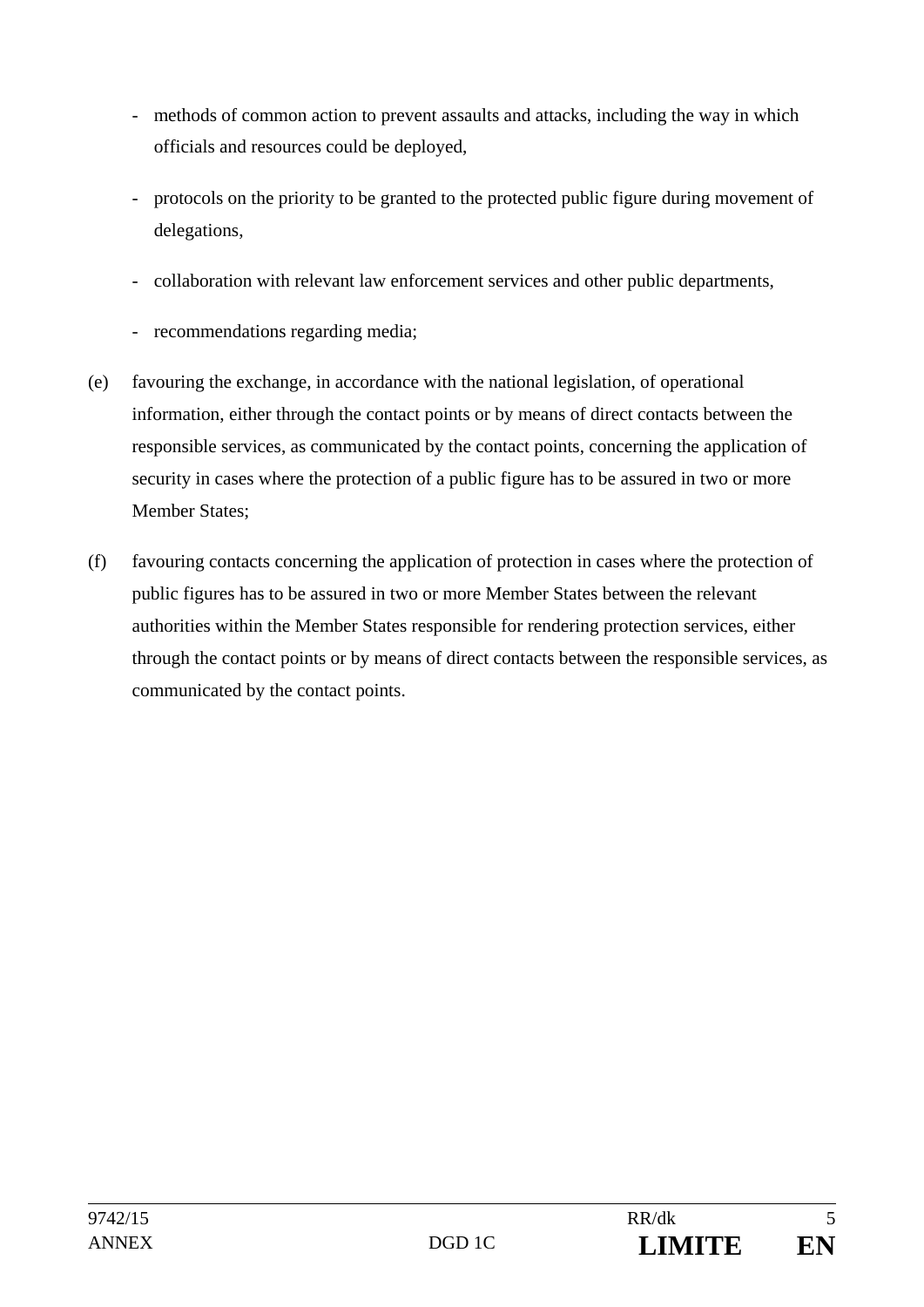# **3. Actions of the ENPPF to be carried out in 2016**

|                | <b>Topics</b>                                                                                                         | <b>Leading</b><br><b>MS</b> | <b>Members</b> of<br>the sub-<br>working<br>group          | Aims / actions                                                                                                                                                                                                                                                                                                                                                                                                                                                                                                                                                                     | <b>Timetable</b>                                   |
|----------------|-----------------------------------------------------------------------------------------------------------------------|-----------------------------|------------------------------------------------------------|------------------------------------------------------------------------------------------------------------------------------------------------------------------------------------------------------------------------------------------------------------------------------------------------------------------------------------------------------------------------------------------------------------------------------------------------------------------------------------------------------------------------------------------------------------------------------------|----------------------------------------------------|
| $\mathbf{1}$   | General coordination,<br>cooperation with<br>ENPFTAA, CEPOL,<br>Europol and<br>coordination of sub-<br>working groups | Presidency                  | RO, Europol,<br><b>CEPOL</b>                               | DE, EL, IT, $ 1.1$ . Development of strategic<br>planning and quality<br>management for the ENPPF.<br>1.2. Coordination of the work<br>of all sub-working groups.<br>1.3. Evaluation of the<br>possibility of the creation of<br>a common curriculum for<br>training personnel in<br>protecting public figures,<br>offering online training.                                                                                                                                                                                                                                       | Group to<br>organise<br>meetings upon<br>necessity |
| $\overline{2}$ | Unmanned aerial<br>vehicles (UAV)                                                                                     | DE                          | FR, HR, LU,<br>HU,<br>Europol                              | 2.1. Summarising<br>information regarding threat<br>caused of the UAV against<br>protected officials in 2015.<br>2.2. Summarising methods<br>that are used to prevent the<br>possible threat caused by the<br>UAV, evaluation of the<br>efficiency of those methods.                                                                                                                                                                                                                                                                                                               | Group to<br>organise<br>meetings upon<br>necessity |
| 3              | Mixed closed protection IT<br>teams and common<br>training                                                            |                             | PL, DE, PT,<br>SK, LU, EL,<br>RO, Europol,<br><b>CEPOL</b> | 3.1. Summarising<br>information regarding<br>cooperation of the mixed<br>close protection teams<br>between countries.<br>3.2. Evaluating the efficiency<br>of the working methods<br>within the mixed close<br>protection teams.<br>3.3. Identifying the<br>possibilities for common<br>training.<br>3.4. Collecting information<br>or further developing the<br>Handbook set out in<br>document DS 1534/14 in<br>relation to the training<br>procedures for the personnel<br>qualifying as protection<br>service officers.<br>3.5. Organising thematic<br>workshops for trainers. | Group to<br>organise<br>meetings upon<br>necessity |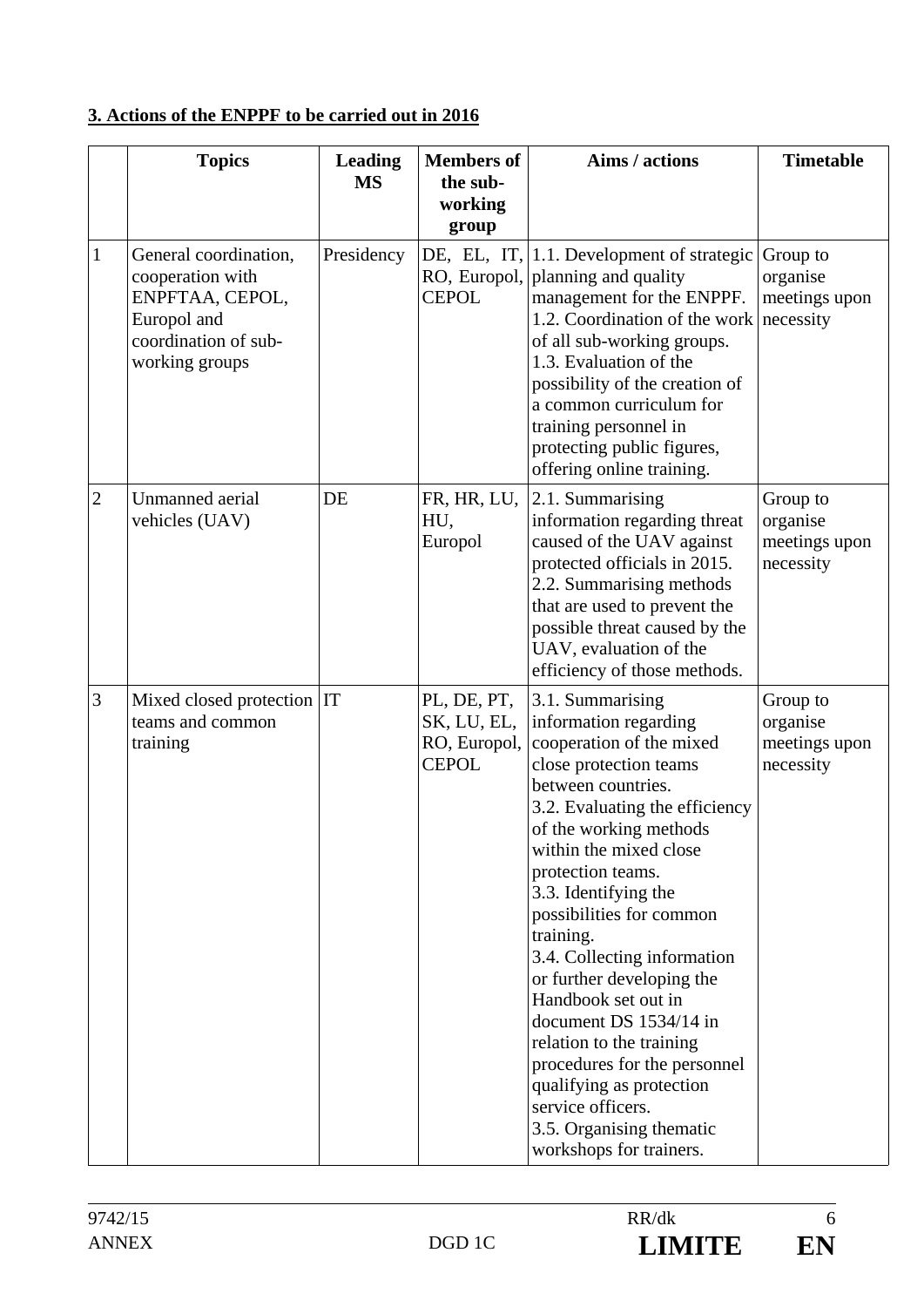| Information platform<br>and secure<br>communication | PL | 4.1. Summary of the<br>available information<br>platforms.<br>4.2. Evaluation of the<br>appropriate platform | Group to<br>organise<br>meetings upon<br>necessity |
|-----------------------------------------------------|----|--------------------------------------------------------------------------------------------------------------|----------------------------------------------------|
|                                                     |    | (availability, maintenance,<br>efficiency).                                                                  |                                                    |

## **3.1. Further information in relation to certain actions**

## Action 2: Unmanned Aerial Vehicles

A working group, which deals with the topic "Unmanned Aerial Systems" already exists within the Association of Personal Protection Services (APPS). It is chaired by DE with the participation of the Netherlands, Poland, Israel and South Korea. The first meeting of this APPS working group was held on 26-27 March 2015 in Germany.

Almost all ENPPF members are also members of the APPS, so DE will inform the APPS working group about the readiness of the ENPPF members (FR, HR, HU, LU) to deal with this topic to ensure that these experts can be involved in the APPS Working group. It would be beneficial for both networks as it would create synergy effects.

FR, HR, HU, LU would be involved in the preparation of a questionnaire (drafted by DE) about the current situation and the technical and tactical possibilities, which would be sent to all APPS and ENPPF members to gain data for a detailed analysis.

When APPS agrees to this way forward, DE will provide a time schedule for further actions.

# Action 3: Common training

According to Article 4 of Council Decision setting up the ENPPF, one if its objectives is promoting the development of a set of common best practices as regards operational activities undertaken by the departments participating in the Network.

ENPPF should therefore contribute to fostering cooperation via joint trainings and to supporting each other's possible applications for EU or other funds for training activities, in line with their professional interests.